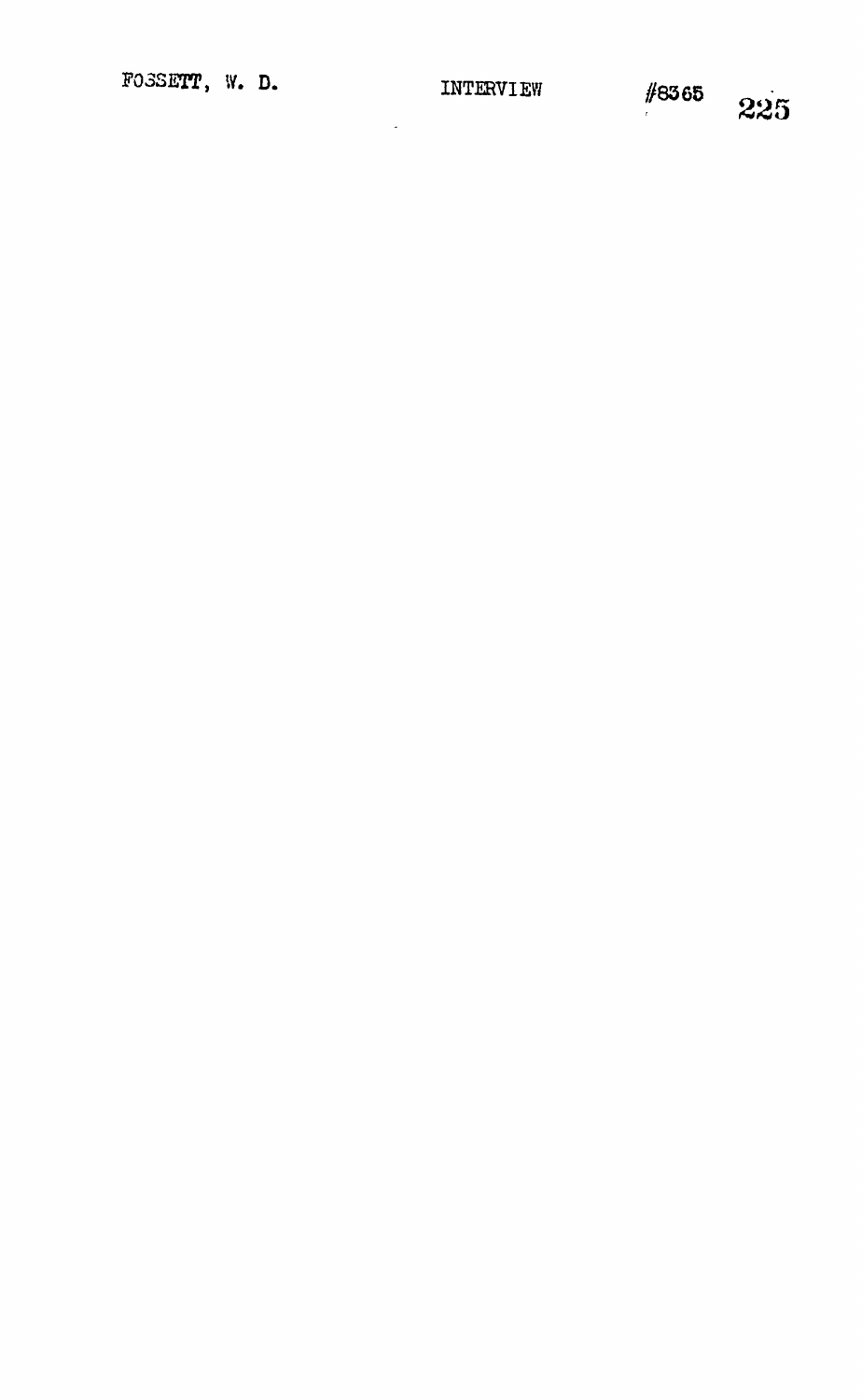|    |                                                                                                                                             |                               |                         |  | $\epsilon$ |      | Form $D-(S-149)$ |  |
|----|---------------------------------------------------------------------------------------------------------------------------------------------|-------------------------------|-------------------------|--|------------|------|------------------|--|
|    | TOSSETT, W.D.<br>Indian-Pioneer History Project for Oklahoma                                                                                | WORKS PROGRESS ADMINISTRATION | LEGEND & STORY FORM     |  |            |      | 8365             |  |
|    |                                                                                                                                             |                               |                         |  |            |      |                  |  |
|    | This report made on (date) <b>August 30.</b>                                                                                                |                               |                         |  |            | 1937 |                  |  |
| П. | This legend was<br>secured from (nome)                                                                                                      |                               | $W$ . $D$ . $M$ assott. |  |            |      |                  |  |
|    |                                                                                                                                             |                               |                         |  |            |      |                  |  |
|    | This person it (male or fumale) White, Negro, Indian,<br>If Indian, give tribe                                                              |                               |                         |  |            |      |                  |  |
|    | Origin and history of legand or story two Indian boys who were                                                                              |                               |                         |  |            |      |                  |  |
|    | burned at the stake by the white poeple.                                                                                                    |                               |                         |  |            |      |                  |  |
|    |                                                                                                                                             |                               |                         |  |            |      |                  |  |
|    |                                                                                                                                             |                               |                         |  |            |      |                  |  |
|    | 3. Write out the legend or story as completely as possible. Use blank<br>sheets nd attach firmly to this form. Number of sheets<br>attached |                               |                         |  |            |      |                  |  |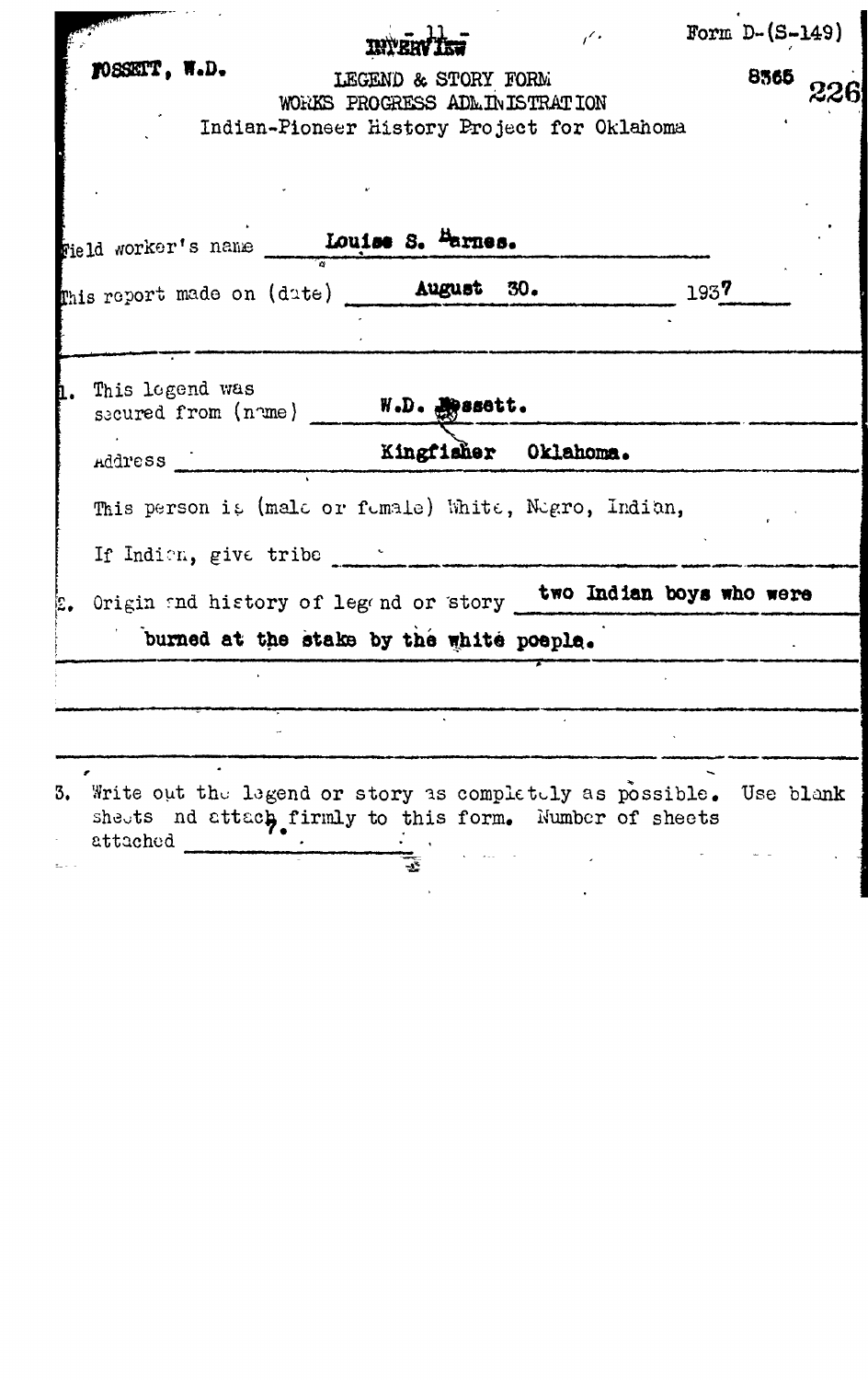|                                                                                                                                                | $-11 -$                                                                                             |  | Form $D-(S-149)$ |
|------------------------------------------------------------------------------------------------------------------------------------------------|-----------------------------------------------------------------------------------------------------|--|------------------|
|                                                                                                                                                | LEGEND & STORY FORM<br>WORKS PROGRESS ADMINISTRATION<br>Indian-Pioneer History Project for Oklahoma |  |                  |
|                                                                                                                                                | FOSSETT, W. D. INTERVIEW.                                                                           |  | 8365.            |
| rield worker's name ________Louise S. Barnes.                                                                                                  |                                                                                                     |  |                  |
| this report made on (date) August 30, 1937. 193.                                                                                               |                                                                                                     |  |                  |
| This legend was                                                                                                                                | secured from (name) W. D. Fossett.                                                                  |  |                  |
|                                                                                                                                                |                                                                                                     |  |                  |
|                                                                                                                                                | This' person is (male or female) White, Negro, Indian,                                              |  |                  |
| If Indian, give tribe                                                                                                                          |                                                                                                     |  |                  |
| 2. Origin and history of legand or story Two India poys who were                                                                               |                                                                                                     |  |                  |
|                                                                                                                                                | burned at the stake by the white people.                                                            |  |                  |
| $\prec$                                                                                                                                        |                                                                                                     |  |                  |
|                                                                                                                                                |                                                                                                     |  |                  |
| 3. Write out the legend or story as completely as possible. Use blank<br>· sheets and attach firmly to this form. Number of sheets<br>attached |                                                                                                     |  |                  |

 $\frac{1}{2}$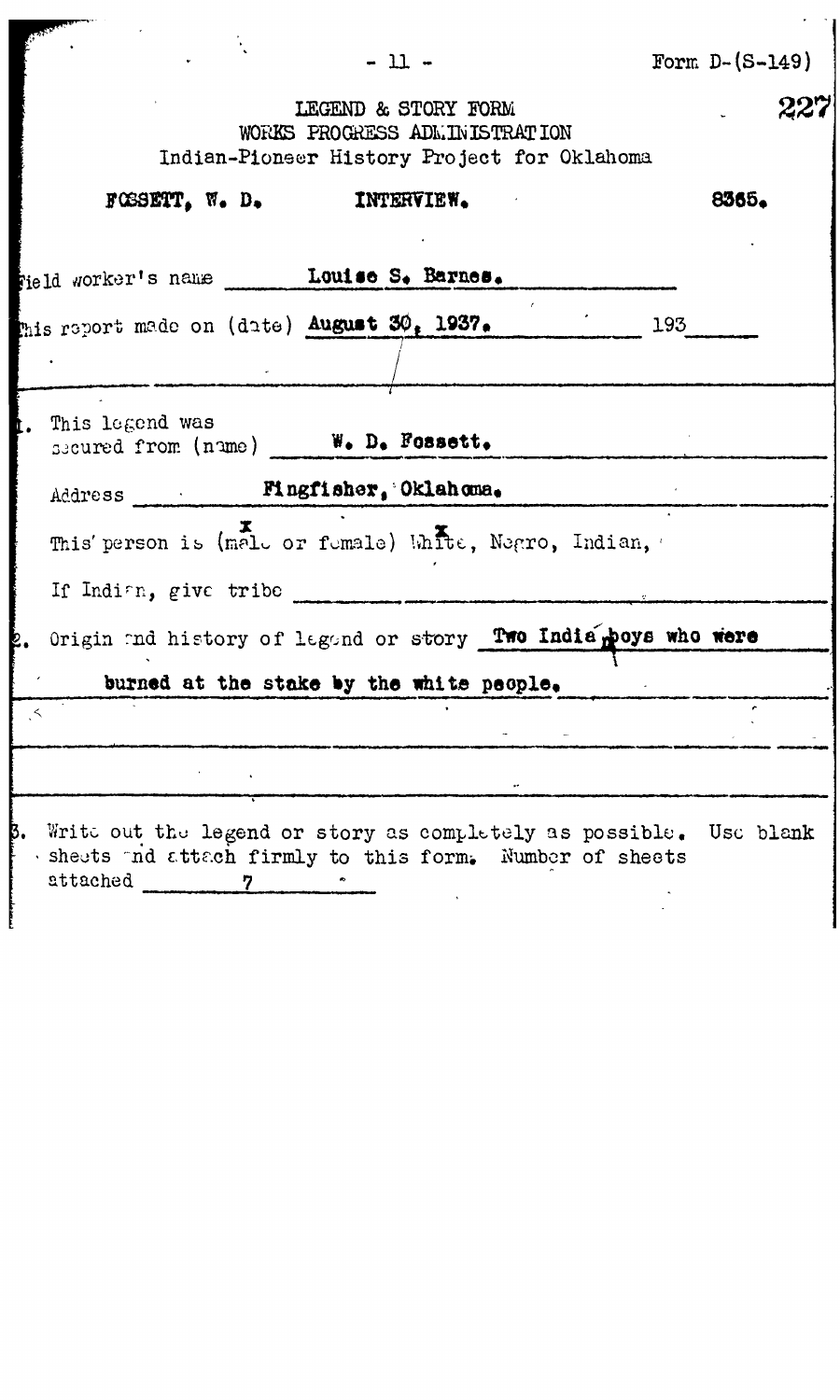## **FORSETT, W. D. INTERVIEW, . 8365.**

**Louise 3, Barnes, Interviewer, August 30, 1937\***

> **An Interview With W« D, Fossett.** Kingfisher, Oklahoma.

**This story took, place at the corners of Oklahoma** and Pottawatomie County.

There was a white family living and renting land just across the line. There were two or three little children in this family. The man went away one morning and when hereturned. home he found his wife's body in the **yard and it had been torn to pieces by; hogs; at this time** hogs ran at large on open range.

**There were some old time men living there who were renting from the Indians and they had had a great deal** of trouble in the past with these Indians.

**These men immediately laid the killing on a oouple** of young Indian boys, whose fathers they had been renting from. They had no werrants for these boys but took them **In custody to what they called the Corners, where there was** a saloon, store end blacksmith shop. They sent runners out and notified all the settlers that they were going to burn **these boys at stake that night and wanted them to come In**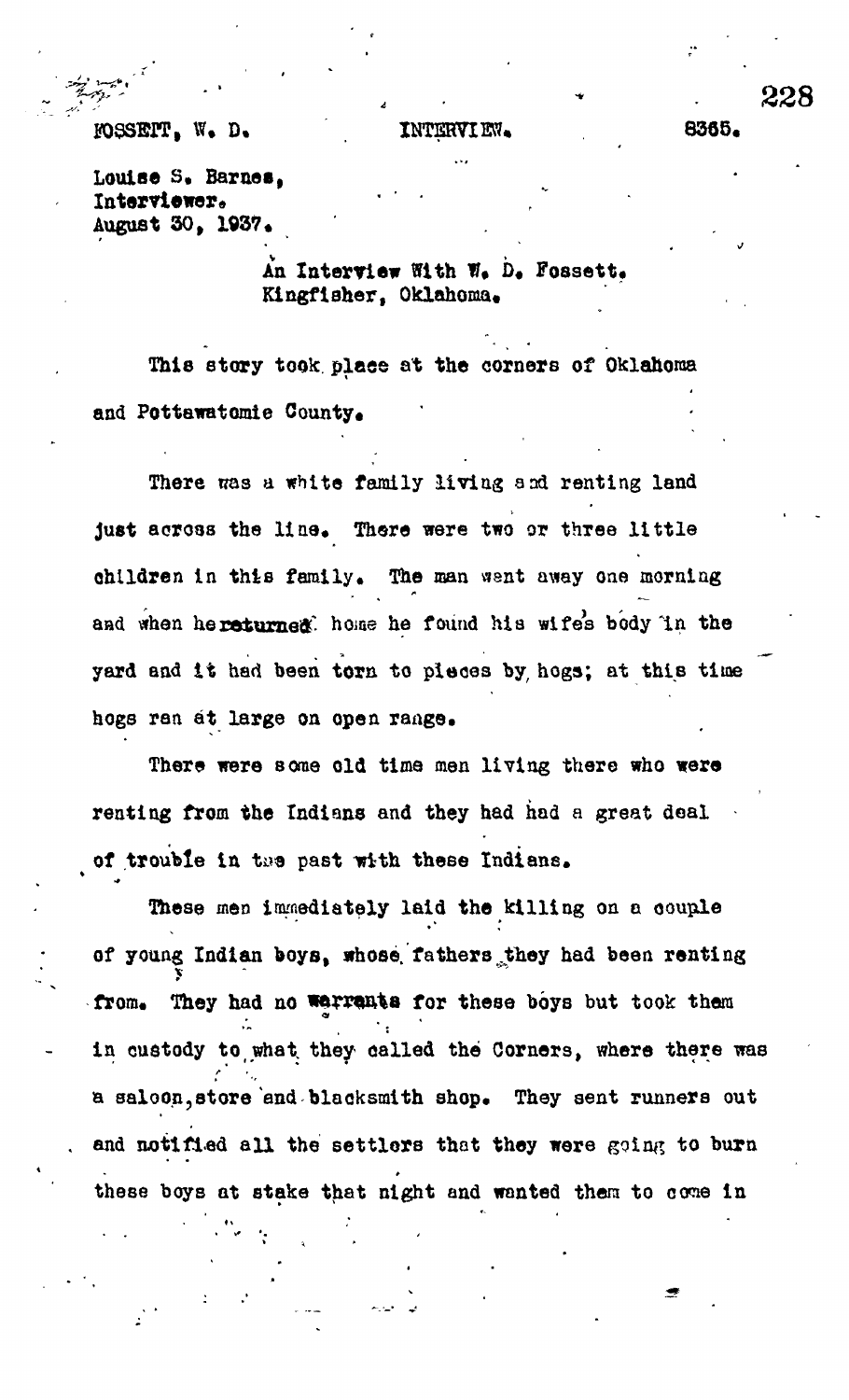8365.

--2-

and see the burning. They did, this for their own protection as a spectator would be as guilty as the man who touched the match. Almost every man gathered in, out of curiosity, not knowing they were violating the Federal Law. The boys were chained to a stake. fuel was piled around them and set afire, burning the Indian boys alive. The men who had done the burning then told the people who had gathered there through they curiosity that/were all guilty, and the thing to do was to keep the officers out of that part of the country; so they could not get any information as to who did the burning.

When I went down in that country to seek some information as to who did the burning, so I could swear out warrants for the arrest of the guilty parties. I saw men in fields plowing with their Winchesters or shot guns on their plow handles.

I was in the United States Marshals Office at the time of the burning and notified the Attorney General at Washington of the occurrence.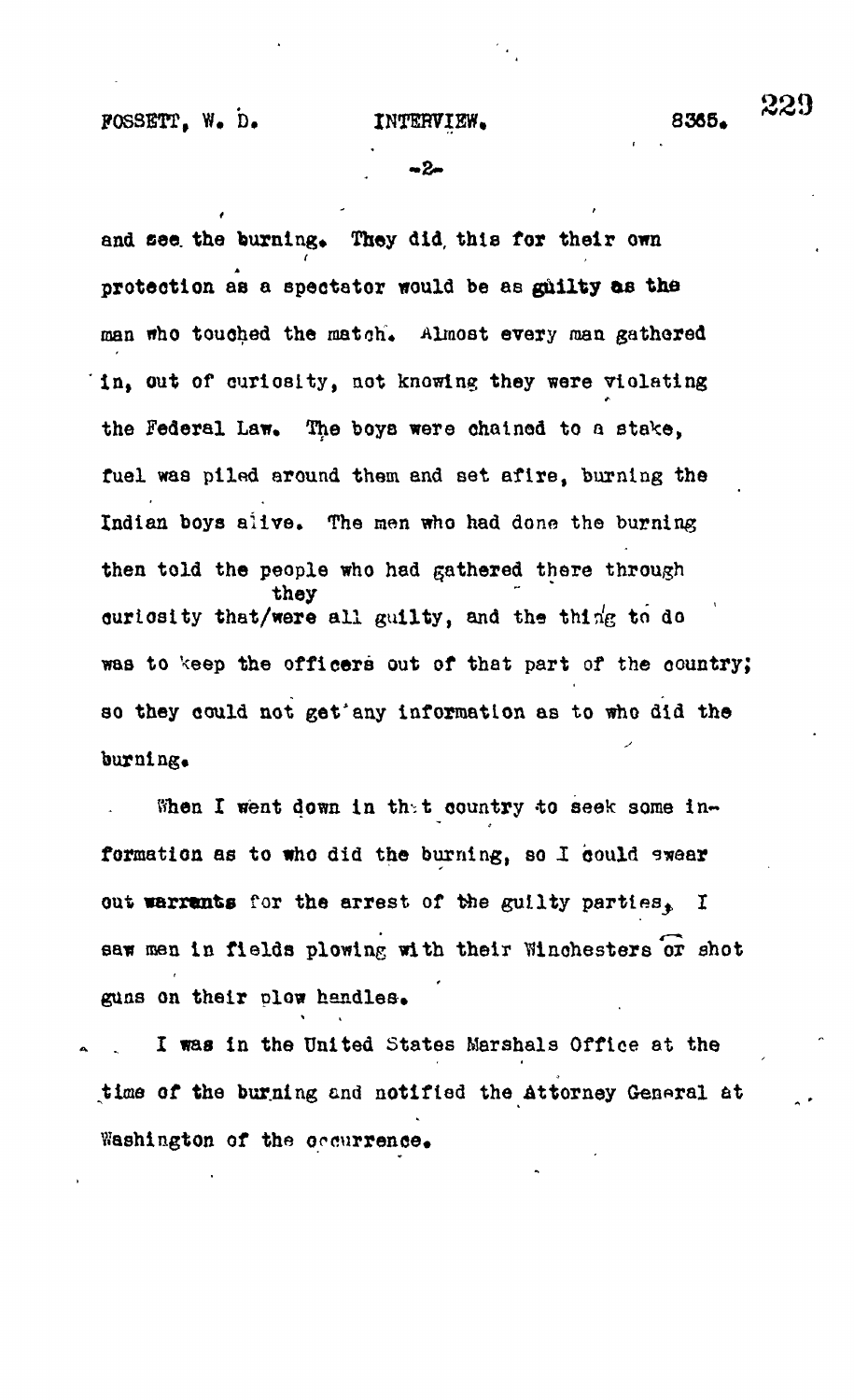$FOSSETT_L$   $N_t$ ,  $D_t$  . INTERVIEW.  $8365$ .

**9**

-3.

The government was very Indignant and ordered-me to make a thorough investigation and prosecute the guilty parties, whoever they might be. These were the words of the government officials.

We used horses for transportation at that time. *i* Sty office was at Guthrie, where the oapttol vraa loaated . then.

I hitched up a team to a covered wagon and drove to Shawnee. From there I drove close to where this burning had taken place. It was sundown and I drove into a house and wanted to stay all night; but the man and women had gone to Tecumsch, which was at that time county seat, and there were only some small children at the house. I uahitched my team, put them in the shed stable, and made nyself at home. When the man and women returned it was dark. At first they appeared to be very  $\mathbf{A}$ sore at my having stopped there during their absence. I told them I had driven very hard and my teau was about given out .and I would pay them any reasonable sum for what trouble I was putting them to, because I had come down on business and I had to have rest. They seemed to

**f** *2m*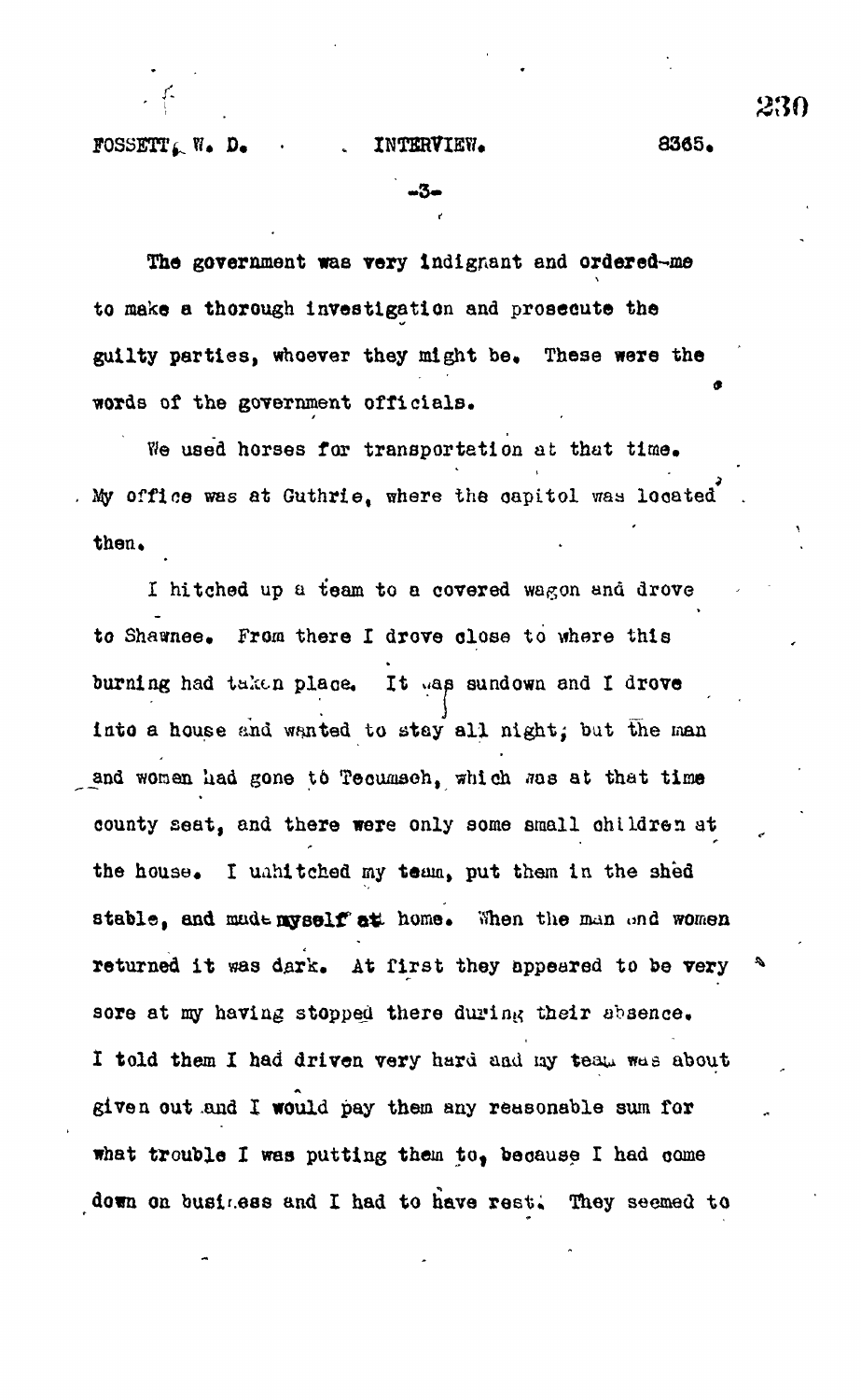

**FOBSETT, W. D. THERVIEW.** 8365.

be very anxious to find out what my business was. I **told them X was a cattleman from Colorado and I had a large bunoh of oattle there and that I had heard that** there were large pastures in that country. I told them **X had oomo down to lease a pasture, but that sinoe X** had left home I had seen by the Denver paper that they were having a great deal (**if trouble** with the Indians and **that I dldn\*t know whether or not it would be aafe for me to bring a bunoh of oattle and men in under the present** conditions. I showed them the Denver.paper with the **story.of the burning, which seemed to satisfy them. The woman had been Inclined to talk all along, but the man had been trying to keep her from talking. However, after hearing my statement and looking over the paper, he became talkative also\***

**They told me it would not be safe to bring in oattle and men as they were looking for an outbreak from the** Indians at any minute. I asked a good many questions in **different ways and finally got the names of the leaders** and the name of the one who touched the match to the fuel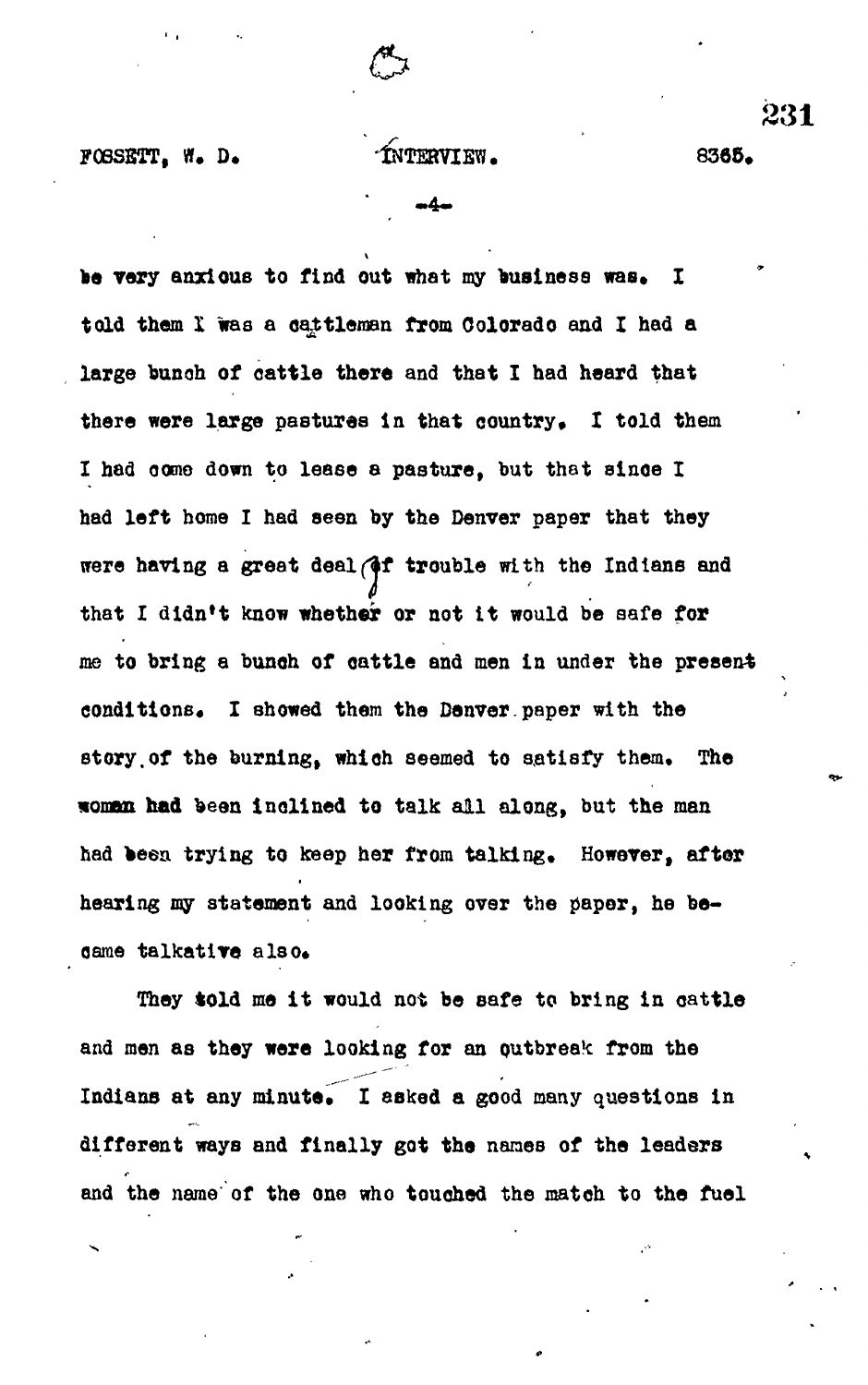**-5- "**

**around the boys. The next morning I started back to** Guthrie, and got out warrants for, I believe six of the **leaders,-using the names I got from these people\***

•.

**I took.five deputies and vent down to gerve these warrants, I went around by'Wetroka so as to come in** from the East and not create any suspicion. We stayed **all night in Seminole County then went on to the Corners,** getting there very early, and made these arrests. One **of the men we arrested was a clerk: in the store at** Corners.

**I sized him up as a man who would make a good witness** for the government, if I could weaken him enough so he **would come through and tell the truth. When we got to Shawnee I put the deputies and all the prisoners except** this clerk in the smoking car. I took him into the chair **oar and started in to try to get some information\* He was very Indignant to start,with. He had a wife and two little girls about five and seven years old. I said,,** "You are the biggest fool I ever knew. You have a nice **wife and family end here you ere on your way to the, penitentiary or maybe to be hanged\*, I talked to him**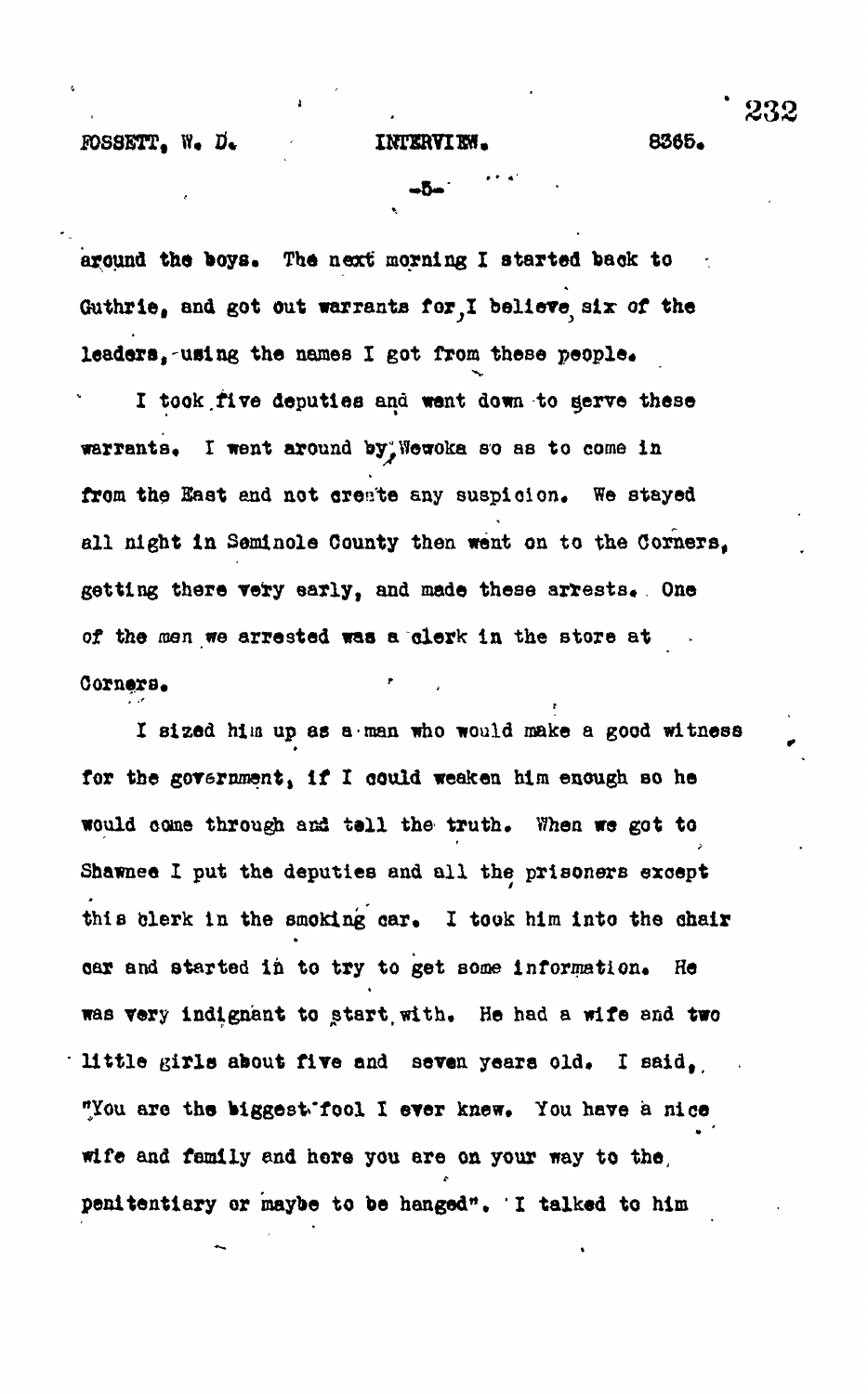233

-Ã-

**along that line until ho began to ory. I said, "You might aa well tell the truth and if you &\ I»ll try** and protect you as much as possible". He said, "I'll **tell the truth and another man in this party will tell the truth, too". When we got to Outhrie instead of putting those two in jail with the rest I took them** to my house and kept them there until we fixed a bond. **Speed, an attorney in Guthrie, was appointed by the** governor as Special Prosecutor.

**Mr\* Speed and I talked it .over, and as we did not, want to proseoute anyone, ue hitched up a team to a covered wagon and sith supplies we went down to get what inforraatidn we oould, although we could have arrested almost anyone in that country and sent then to the penitentiary. We only wanted to get someone who had boon violating the law before this occurrence and send them.**

We had rifles and six shooters for fear wo might **have trouble with the law violators but only once did** they bother us.

**Mr. Speed and I were sleeping in the wagon the second night we were there. Along in the night we heard**